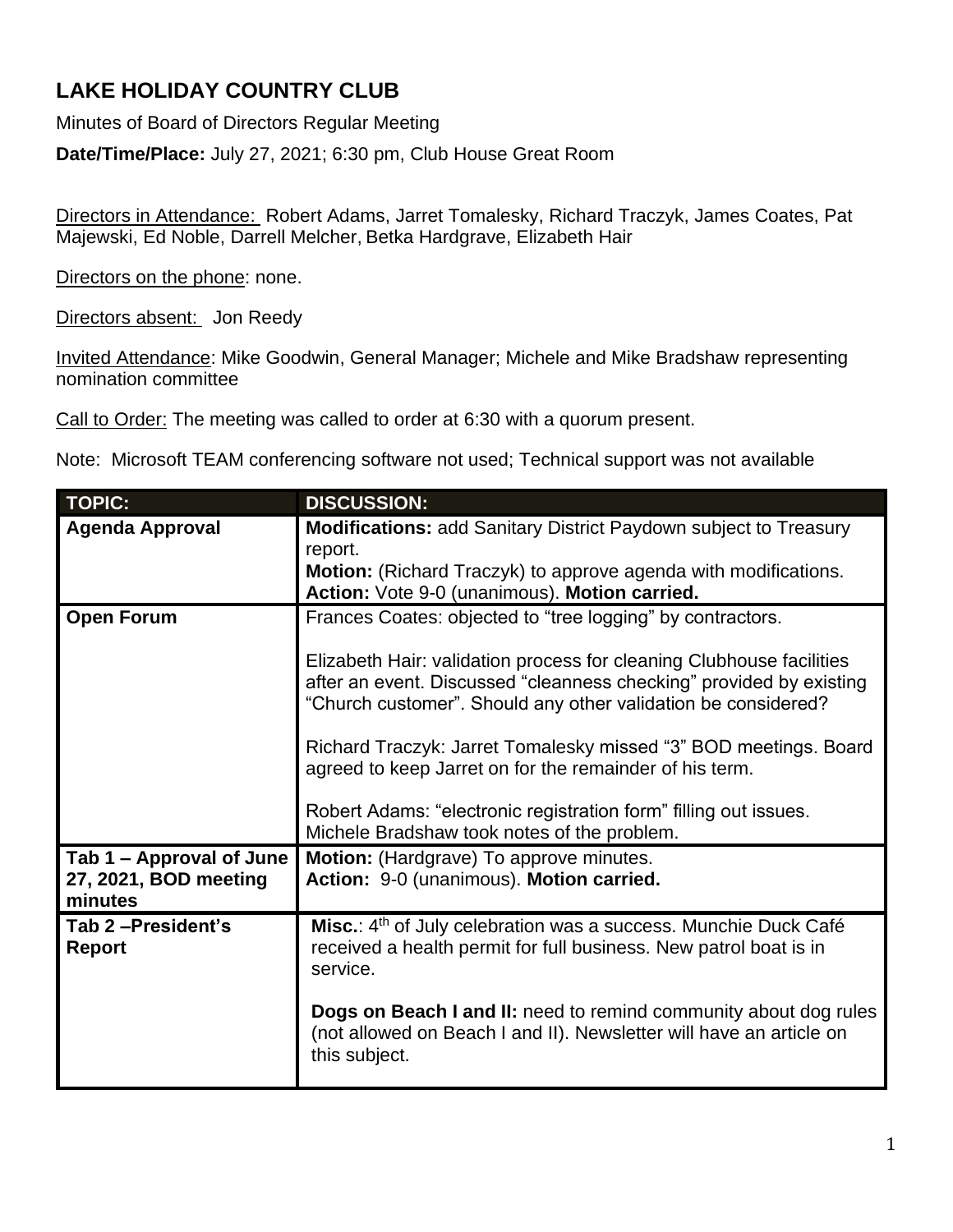|                                        | <b>Town Hall meeting: scheduled for August 28. Presentations are</b><br>Work in Progress. The Tech Committee will use audio/visual<br>equipment to support meeting.                                                                                                                                                                                           |
|----------------------------------------|---------------------------------------------------------------------------------------------------------------------------------------------------------------------------------------------------------------------------------------------------------------------------------------------------------------------------------------------------------------|
|                                        | Traffic violations management: office has hired temporary staff to<br>manage the procedures. Violations are in range of $100 - 300$ per<br>month.                                                                                                                                                                                                             |
|                                        | LH resident's email addresses: The Tech committee is resolving<br>issues with access and system "bugs". August 10 will be a<br>community wide "trial test".                                                                                                                                                                                                   |
|                                        | <b>Sheriff's Department contract to be discontinued:</b> service does<br>not meet the "expectations". Violations reports are not provided to<br>LH; impact of the Sheriff's "daily patrol" services is very limited.<br>Motion: (Traczyk): To discontinue Sheriff's contract at the end of<br><b>August 2021.</b><br>Action: 9-0 (unanimous). Motion carried. |
| Tab 3 - General Manager<br>(GM) report | Marina Reconfiguration Update: on June 29 met with Lakeside<br>Dock Sales and Service and Keystone builders to cover changes to<br>reconfiguration proposal and the land works to be completed.<br>Proposal with changes was accepted on July 8. \$40K deposit made<br>to Lakeside Docks. Reconfiguration project will start early October.                   |
|                                        | <b>Security Service RFP Update:</b> six security firms received the RFP;<br>response is due on August 16.                                                                                                                                                                                                                                                     |
|                                        | <b>Beach II noise complaint:</b> Pat Majewski will meet with the member<br>to collect more data.                                                                                                                                                                                                                                                              |
|                                        | 2020 Audit by Decker and Company: preparing for July 28 audit.                                                                                                                                                                                                                                                                                                |
|                                        | <b>Beach III area improvements:</b> completed widening of the access<br>road; removed large dead trees; created blockage with the trees to<br>prevent un-authorized parking.                                                                                                                                                                                  |
|                                        | <b>Clubhouse HVAC unit:</b> heat pump and the air handler need to be<br>replaced instead of continuing with the upgrades. "Heil brand" 3-ton<br>unit cost estimate is \$7,480.                                                                                                                                                                                |
|                                        | Motion: replace HVAC unit; cost not to exceed \$8,000. Air Care<br>Services to be used to complete work. Use Replacement Reserve to<br>fund this project.<br>Action: 9-0 (unanimous). Motion carried.                                                                                                                                                         |
|                                        | <b>Marina Stairway:</b> GM is recommending the removal of the wooden<br>stairway from the parking area to marina. Stairway is beyond repair.<br>Motion: remove stairway.                                                                                                                                                                                      |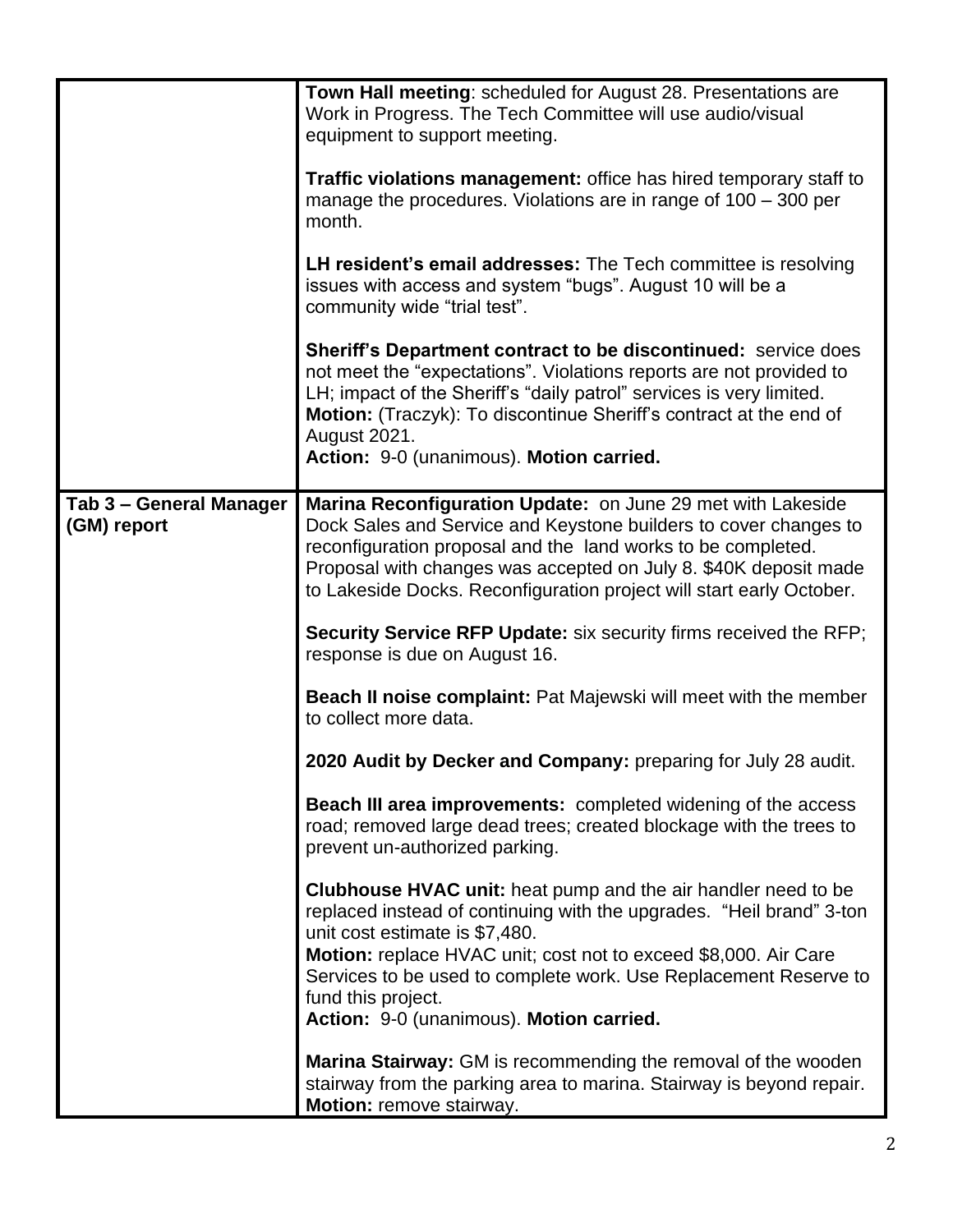|                                                                      | Action: 9-0 (unanimous). Motion carried.                                                                                                                                                                                                                                                                                                                                                                                                                                                                                                                                                                                 |
|----------------------------------------------------------------------|--------------------------------------------------------------------------------------------------------------------------------------------------------------------------------------------------------------------------------------------------------------------------------------------------------------------------------------------------------------------------------------------------------------------------------------------------------------------------------------------------------------------------------------------------------------------------------------------------------------------------|
| Tab 4 - Treasurer's                                                  | LH financial health continues in the positive direction.                                                                                                                                                                                                                                                                                                                                                                                                                                                                                                                                                                 |
| <b>Report</b><br><b>Sanitary District</b><br>Paydown                 | Sanitary District Paydown: met with the County on "paying down"<br>the "bond for the spillway". LH Association can make a principal<br>payment of \$2.5 M on October 1. Payoff of the bond would be<br>shortened to about 3.5 years. Need Board approval to make this<br>payment and send a letter to County Attorney and Frederick County<br>Supervisors.<br><b>Motion:</b> to forward a letter to the Frederick County Attorney<br>requesting that the Frederick County Board of Supervisors approve<br>the prepayment of the portion of the loan in the amount of \$2.5M.<br>Action: 9-0 (unanimous). Motion carried. |
| Tab 5 - Committee<br><b>Reports</b>                                  | Nothing to report.                                                                                                                                                                                                                                                                                                                                                                                                                                                                                                                                                                                                       |
| Tab 6 - PRP 2 Common                                                 | Pat Majewski presented the updated PRP.                                                                                                                                                                                                                                                                                                                                                                                                                                                                                                                                                                                  |
| <b>Area use Final</b>                                                | Issue with the overnight boat parking (by the residents who live close<br>to the beach) was discussed. Pat to review the "PRP" and identify<br>changes (if needed).                                                                                                                                                                                                                                                                                                                                                                                                                                                      |
| <b>Tab 7 Lake Holiday</b><br><b>Forest Management</b>                | <b>Issue:</b> LH resident John Sorna recommends using his "forest<br>management educator friend" to complete an assessment of the LH<br>forest health in the "common areas". Note from John's "friend" was<br>provided to Richard Traczyk.<br><b>Recommendation:</b> Forest Management plan is assigned to Master<br>Planning Committee. Vision, objectives of the forest management<br>will need to be defined. Engaging government entities could be<br>considered.<br>Motion: table the issue for now. Master Planning committee to                                                                                   |
|                                                                      | formulate long term Forest Management plan.<br>Action: 9-0 (unanimous). Motion carried.                                                                                                                                                                                                                                                                                                                                                                                                                                                                                                                                  |
| Tab 8 - PRP16 (Elections<br>and Voting) – Proposed<br><b>Changes</b> | Mike Bradshaw, Nomination Committee member, presented changes<br>to the PRP 16.                                                                                                                                                                                                                                                                                                                                                                                                                                                                                                                                          |
|                                                                      | <b>Motion:</b> LH Board to approve the PRP 16 proposed changes.<br>Action: 9-0 (unanimous). Motion carried.                                                                                                                                                                                                                                                                                                                                                                                                                                                                                                              |
| Tab 9 - Common Area<br><b>Tree Removal Form</b>                      | <b>Issue:</b> Architectural Form for the Brush/Tree Removal from the<br>Common Area.                                                                                                                                                                                                                                                                                                                                                                                                                                                                                                                                     |
|                                                                      | Background: Form to accompany the "Hold Harmless Agreement"<br>for brush/tree removal from Common Area. Form will be used by<br>Architectural committee.                                                                                                                                                                                                                                                                                                                                                                                                                                                                 |